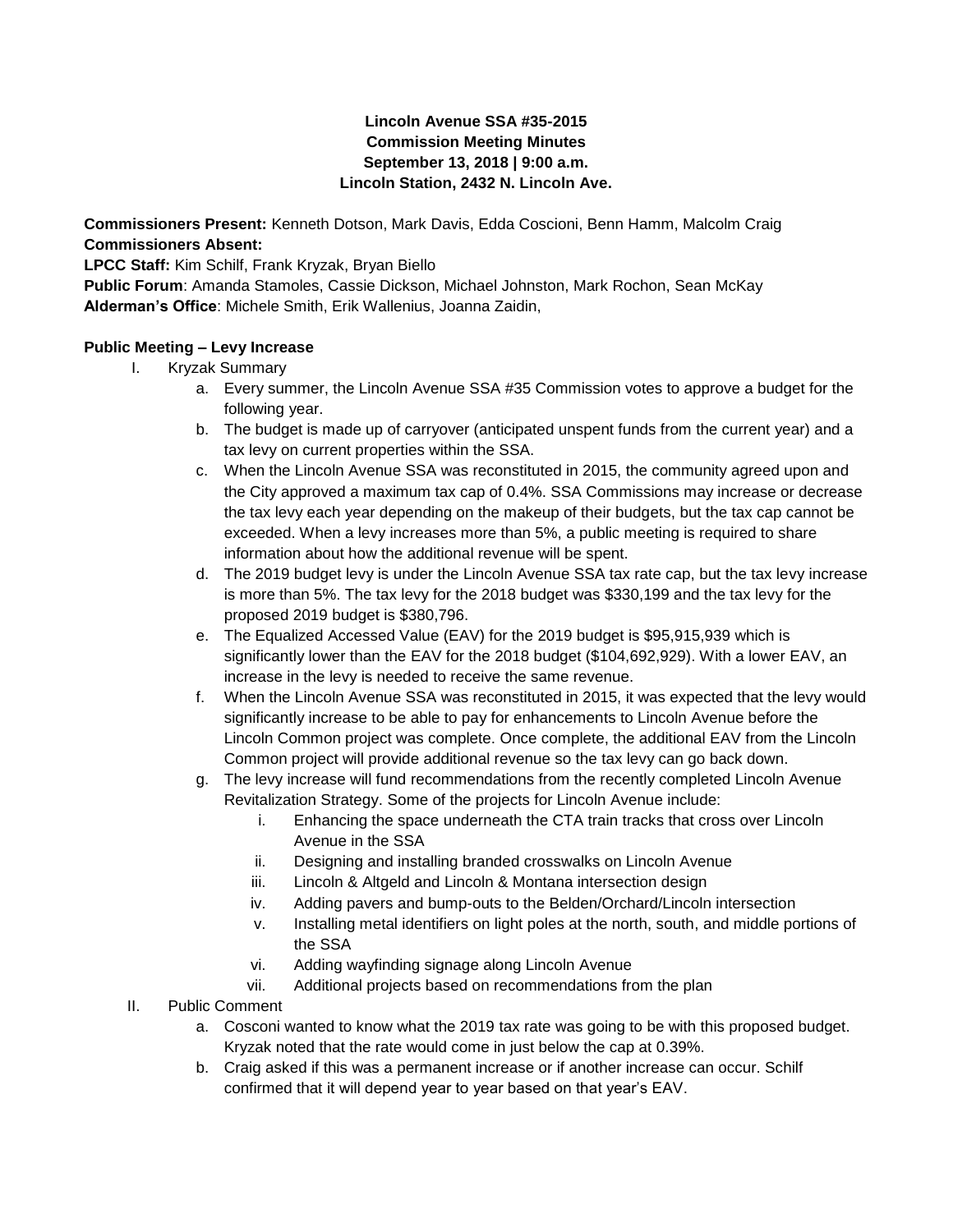## **Call to Order**

I. Call to order by Dotson at 9:21 a.m.

## **Approval of Minutes**

II. Dotson asked for and received approval of the minutes from the July 12, 2018 meeting.

#### Motion to approve the July 12, 2018 meeting minutes. Motion seconded. Motion unanimously approved.

## **Public Forum**

- III. Alderman Michele Smith
	- a. The digital art projection mural is being tested. Malcolm Craig with McCaffrey recently had a conceptual test with the artist. The projection will be a wildlife video on the side of one of the buildings in the Lincoln Common development.
	- b. For next steps, the artist will figure out the weather proofing for the outdoor projector and then she, along with McCaffrey, will determine how to mount and run power to the projection.
	- c. The idea is to have the projection run for about 3-4 hours each night until midnight.
	- d. This project came out of the year of public art the City announced in 2017.

#### **Reports**

- I. Financial Report (Davis)
	- a. Currently, the budget is on track for this year.
	- b. Some of the percentages on the balance sheet may look low, but that's because some of the invoices for September have not come in yet.

## **Action Items**

- II. PORT Urbanism Under L Project Presentation (McKay)
	- a. McKay gave a presentation with concepts for ways to enhance under the L along Lincoln Avenue.
	- b. Davis commented that he loves the concept, but he's very concerned about the color palette and thinks because it's a yellow/tan color it will get dingy and dirty quickly.
		- i. McKay noted that this was the first pass, but they intend to study the palette more intensely.
	- c. Cosconi agreed with Davis and asked that PORT make sure the colors used complement the overall colors of the wayfinding plan.
	- d. Alderman Smith asked if PORT has spoken to the Apollo Theater, because the initial concepts seem to be impeding on the Apollo's space. She was also concerned about the true mission of this project, because the plan looked like it's more about getting people to hang out under the L rather than safely pass through.
		- i. McKay says the initial plan is to get people to pass through, but PORT's approach is to look at long term goals as well.
	- e. Cosconi is not sure this palette and design is the right feel for this area. She suggested looking at the Argyle streetscape as an approach, which has a clean look to it, whereas this is retro feeling.
	- f. Craig suggested just focusing on the north side of the site.
- g. Schilf suggested we take this feedback and work with PORT on the second round of the plan. III. Lincoln Hall Mural Design and Funding Approval for Alley Improvements
	- a. The LPCC presented several different mural options, but recommends the mural by Mac Blackout.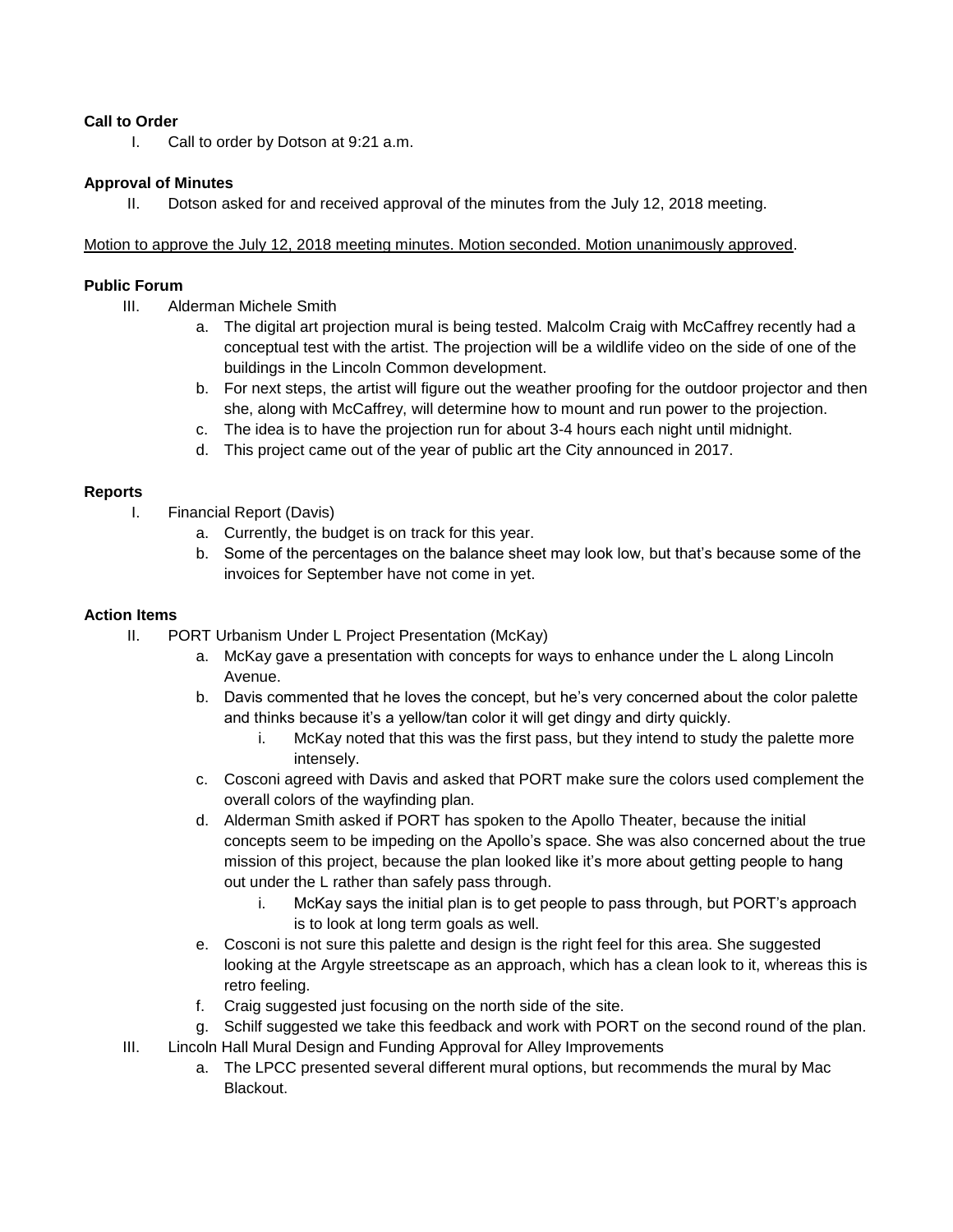- b. The goal is to make a big splash for the community and not only have a mural, but enclose the dumpsters and repave the alley.
- c. Michael Johnston of Lincoln Hall let the commission know that they are really excited about this project because it will create a better experience for their patrons who wait in long lines that wrap down the alley.
- d. Lincoln Hall will pay for the electricity for the lights once they hang in the alley.
- e. The cost of the mural will not be more than \$15,000, but most estimates have been about \$10,000.
- f. The mural is expected to be completed by the end of October depending on weather and if approved today.
- g. Commissioners all agreed that the Mac Blackout mural would be the best fit for that alley.

Motion to approve the Mac Blackout mural design and funding for alley improvements. Motion seconded. Motion unanimously approved.

- IV. 2018 Holiday Décor Vendor
	- a. Received only one bid this year for holiday decorations. It was from Liberty Flag & Banner. They've been our vendor for the past two years.
	- b. The budget for holiday décor is \$18,000 and that's how much they bid.

Motion to approve Liberty Flag & Banner as the 2018 holiday décor vendor. Motion seconded. Motion unanimously approved.

- V. 2018-19 Snow Removal Vendor
	- a. Received two bids this year one from Christy Webber (our previous vendor) and one from One and Done Snow.
	- b. Our remaining budget for this category is \$29,000 and Christy Webber came in at \$26,800 for a 1" tolerance. One and Done Snow came in at almost \$92,000 for a 1" tolerance.

Motion to approve Christy Webber as the 2018-19 snow removal vendor. Motion seconded. Motion unanimously approved.

- VI. 2019 Litter Abatement Vendor
	- a. Received two bids this year from Cleanstreet and Clean Slate.
	- b. Current vendor is Cleanstreet and they've been doing a good job and have been very responsive with Kryzak on any issues.
	- c. Cleanstreet's bid is \$30,900 and Clean Slate came in at \$35,500.

Motion to approve Cleanstreet as the 2019 litter abatement vendor. Motion seconded. Motion unanimously approved.

- VII. Metal Identifiers
	- a. CDOT has approved the Phase 1 locations for the metal identifiers. They will likely be ordered later this month.
	- b. The identifiers will be installed later this year at the Lincoln/Fullerton/Halsted intersection.
	- c. Phase 2, of this project will happen in 2019 and the plan is to order 6 more for the intersection by Lincoln and Diversey to create a gateway experience when entering the neighborhood.